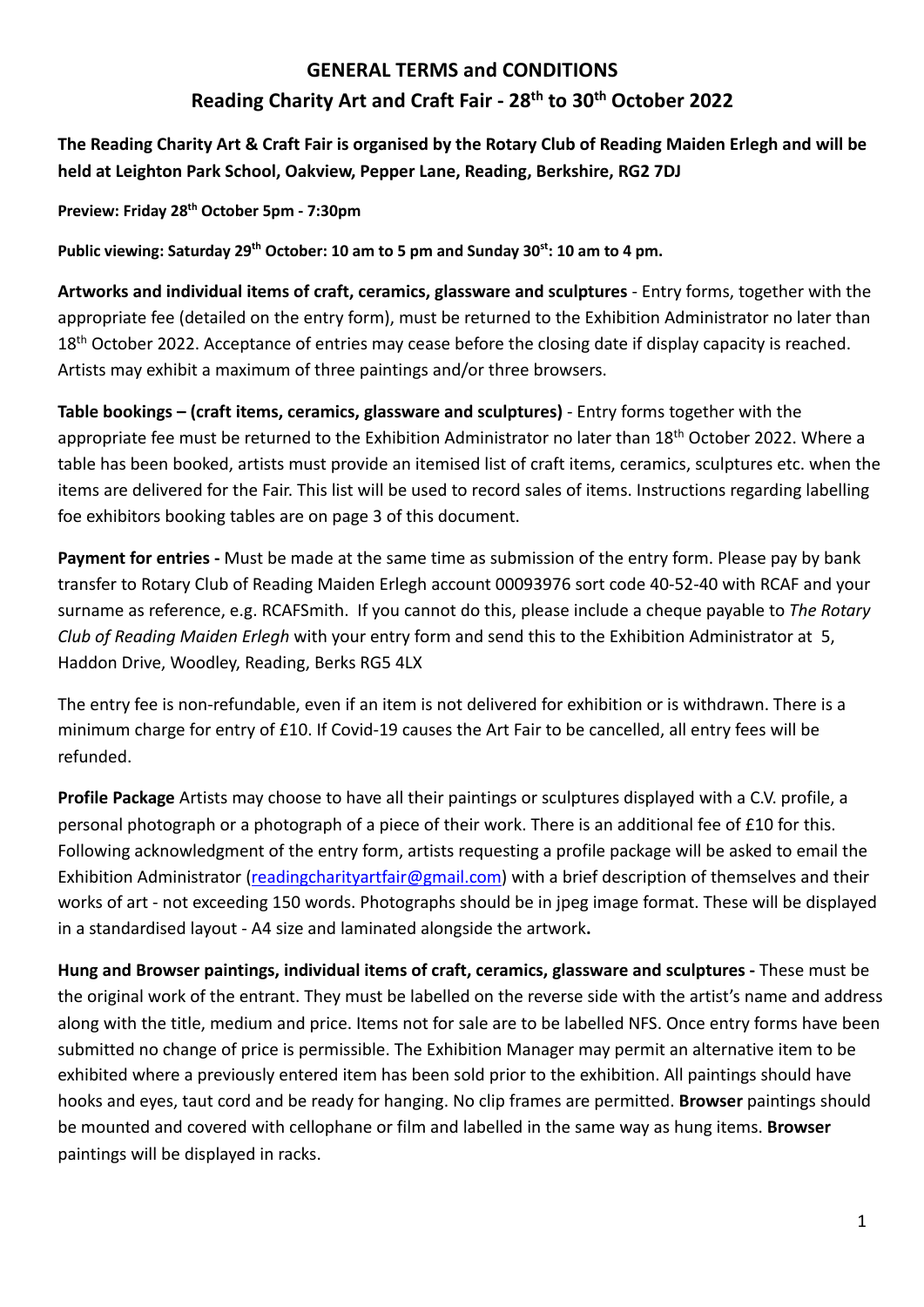# **GENERAL TERMS and CONDITIONS Reading Charity Art and Craft Fair - 28th to 30th October 2022**

**Care of items -** Whilst reasonable care is taken with all items submitted for exhibition, the organisers cannot accept any responsibility for loss or damage however caused. If you wish your works to be insured this is entirely your personal responsibility.

**Display of Items -** The organisers reserve the right to display any items at their discretion and may not necessarily group any artist's work together. The organisers also reserve the right to reject any item for whatever reason on delivery and return the appropriate entry fee.

**Sales commission -** A commission of 25% will be deducted from the sale price of all items sold and no item displayed may be sold directly by the artist without payment of commission. Where an artist undertakes a commission for a client who makes initial contact at the Reading Charity Art and Craft Fair, the artist agrees to pay a commission of 25% of the sale price to the Rotary Club of Reading Maiden Erlegh on completion of the client's commission.

**Delivery and collection of artworks, craft items, ceramics and sculptures -** Delivery of items must be made to the exhibition hall at Leighton Park School, Oakview, Pepper Lane, Reading, Berkshire, RG2 7DG **between 10 am and 5 pm on Thursday 27th October**. Collection of unsold items is **between 5 pm and 6 pm on Sunday 30th October**. No item may be removed from the exhibition prior to this time, whether sold or not, other than in exceptional circumstances and only when approved by the Exhibition Manager. Sold works will be removed from display by the official stewards for collection by purchasers. Unsold works will be removed from display by artists **after 5 pm on Sunday 30th October**. All works, both sold and unsold, must be checked by the collection officers at the end of the exhibition prior to removal from the hall. Any item not collected at the end of the exhibition will be stored by the Exhibition Administrator and a fee of £5 per week or part week per item will be charged. Collection of any stored works must be arranged with the Exhibition Administrator in advance of collection. Note the exhibition hall will be closed to everyone between **4 pm and 4.30 pm on Sunday 30th October** in order that sold artworks can be gathered by the stewards for collection by buyers and preparations made for artists to collect unsold works.

**Sale of artworks -** Purchasers will be required to pay the sale price in full at the time of purchase. Payment may be made by debit or credit card or cash. Hung items which are sold may only be collected **between 4:30 pm and 5 pm on Sunday 30th October,** unless the circumstances are special and only then with the agreement of the Exhibition Manager. All other items may be removed on payment.

**Warranty -** The Rotary Club of Reading Maiden Erlegh acts only as agent for the individual artists and cannot accept any responsibility for the quality, description or any other matter in connection with any purchase. Items are sold as seen and any queries must be resolved with the individual artist. Once items are purchased no refunds can be made.

**Judging and awards -** All entries will be judged by our experienced judging panel and certificates will be awarded for the best entry in each section with runners-up receiving commendations. Winners will be announced at the evening preview event on Friday 28<sup>th</sup> October.

**Photography of exhibits –** Please see the statement at the bottom of the entry form about permission to use photography of your exhibits. If you **do not** want your exhibits photographed, please tick the box.